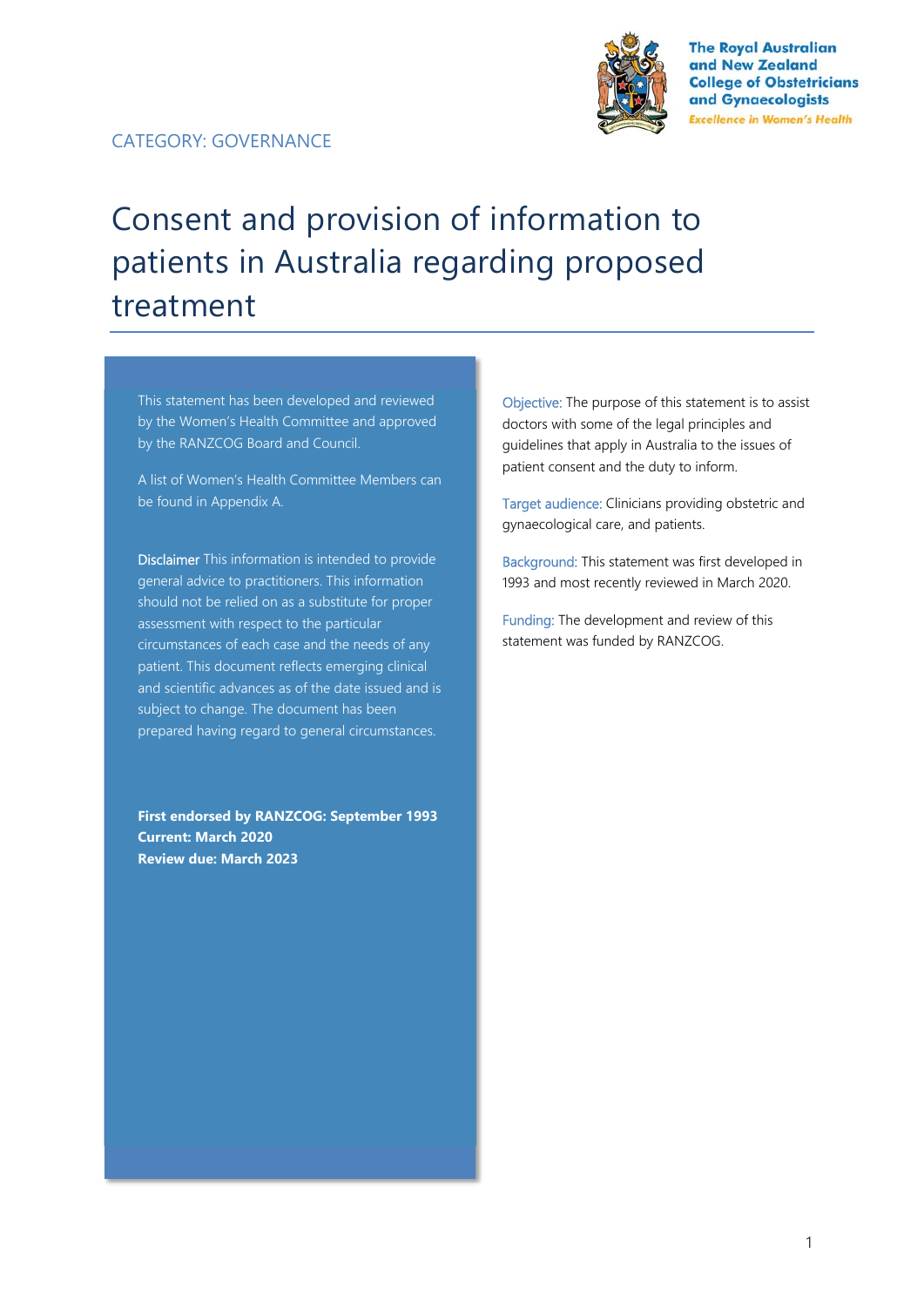## **1. Plain language summary**

The person undergoing medical care has the right to make an informed choice about their care and, in most instances, must give permission to proceed with treatment. This permission is called informed consent and it is an interactive process between the doctor, the patient and sometime those close to the patient, such as their family.

It is the doctor's responsibility to ensure informed consent is obtained, and to communicate and work with their patient to help them make the best decision for themselves. The doctor undertaking the treatment is responsible for the overall informed consent process. The patient has the right to withdraw consent and refuse treatment.

#### **2. Introduction**

The purpose of this statement is to assist doctors with some of the legal principles and guidelines that apply to the issues of patient consent and the duty to inform in Australia.

Informed consent is a person's voluntary decision about medical care that is made with knowledge and understanding of the benefits and risks involved. Good medical practice involves:

- Providing information to patients in a way that they can understand before asking their consent.
- Obtaining informed consent or other valid authority before you undertake any examination, investigation or provide treatment (except in an emergency).
- Ensure that your patients are informed about your fees and charges.
- When referring a patient for investigation or treatment, advising the patient that there may be additional costs, which patients may wish to clarify before proceeding. (reference MBA Good practice guidelines)

Obtaining consent is an interactive process, not a one-off event. It is a process of shared decisionmaking where the doctor helps the patient understand their medical condition and the options for treating (or not treating) that condition. It is more than signing forms and completing paperwork. Take the time to ask questions so that you understand what matters to your patient, and what their concerns, wishes, goals and values are.

In obtaining consent, the relevant jurisdictional law must be observed, so Fellows are advised to seek information about the laws which apply in their country, State or jurisdiction in addition to the information provided in this statement.

# **3. Duty to inform of risks**

It is the responsibility of the treating doctor to provide the patient with as much information about the proposed intervention as is practically possible, before obtaining the patient's consent.

The patient should be provided with all relevant information that is necessary to allow her to make an informed decision about treatment.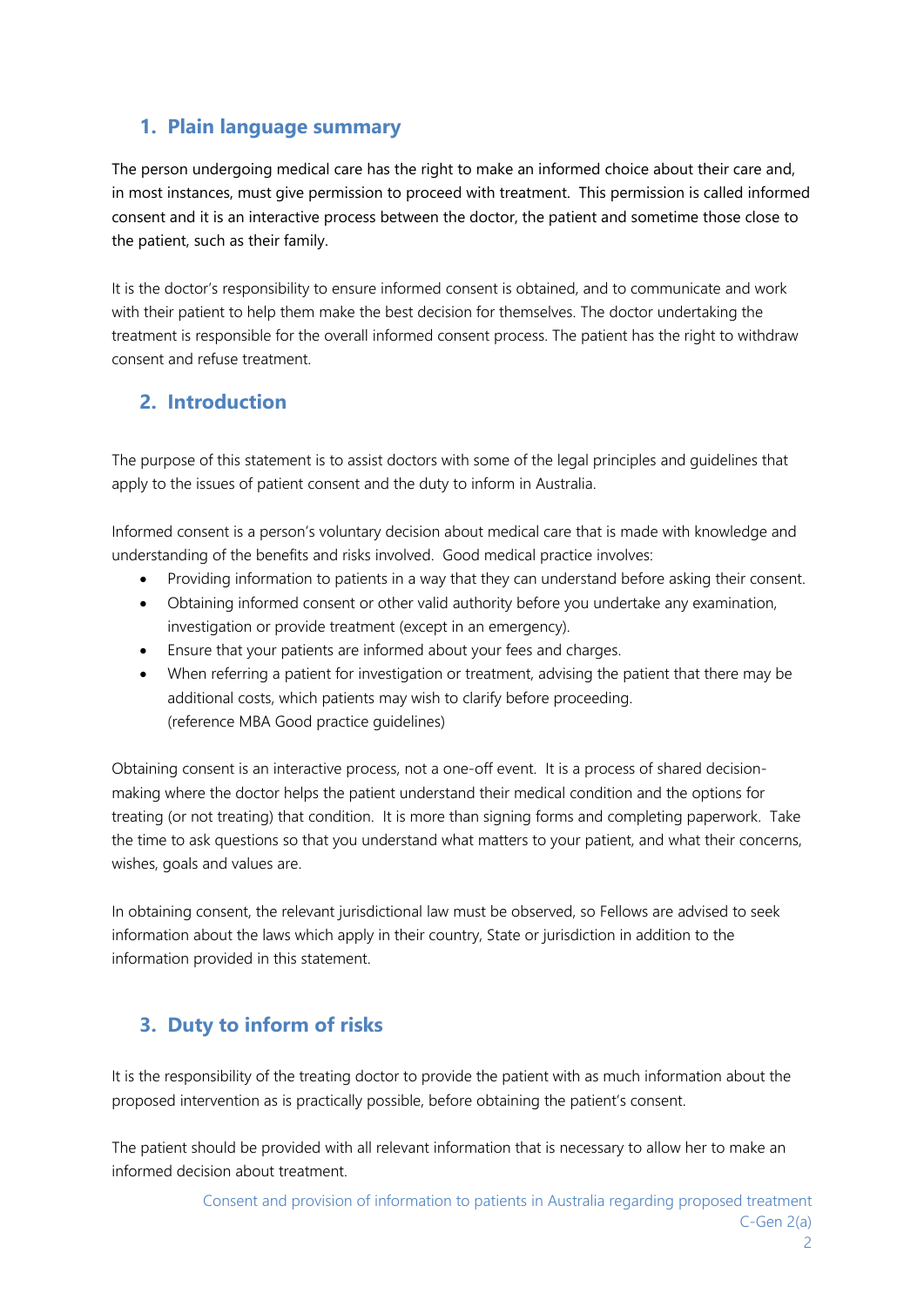The law requires that a doctor has a duty to warn a patient of a material risk inherent in any proposed procedure or treatment.

A risk will be considered material if, in the circumstances of the particular case, a reasonable person in the position of the patient, if warned of the risk, would be likely to attach significance to it, OR if the medical doctor is aware, or should reasonably be aware, that the particular patient, if warned of the risk, would be likely to attach significance to it.

Thus, when considering the need to inform a patient of a particular risk, there will be two separate matters that require consideration:

- 1. Would a reasonable person, in the position of the patient, be likely to attach significance to the risk?
- 2. Is the doctor aware, or should the doctor be reasonably aware, that this particular patient would be likely to attach significance to that risk?

Having regard to these questions, ask whether, if informed of the risk, the patient might change their mind about having the treatment or procedure.

Treating doctors should also keep in mind that their legal obligation to inform a patient of a proposed treatment and/or examination is non-delegable. Therefore, while time constraints, for instance, may cause a treating doctor to have a junior doctor explain to the patient the nature of the proposed operation, if a junior doctor fails to properly discharge the treating doctor's responsibility, the fault lies with the treating doctor.

The National Health and Medical Research Council's *General Guidelines for Medical Practitioners on Providing Information to Patients* lists several matters it believes treating doctors must discuss with their patients before conducting an examination and/or treatment:

- 1. The possible or likely nature of the disease or illness the doctor proposes to treat;
- 2. The proposed approach to investigation, diagnosis and treatment:
	- What the proposed approach entails;
	- The expected benefits;
	- Common side effects and material risks (Test: Would a reasonable person in the patient's position attach significance to the risk if it were explained to them fully?);
	- Whether intervention is experimental or conventional; and
	- Who will conduct the intervention?
- 3. The degree of uncertainty of any diagnosis arrived at;
- 4. The degree of uncertainty as to any therapeutic outcome;
- 5. The likely consequences of not choosing the proposed diagnostic procedure or treatment, or of not having any procedure or treatment at all;
- 6. Any significant long term physical, emotional, mental, social, sexual or other outcome associated;
- 7. The time involved;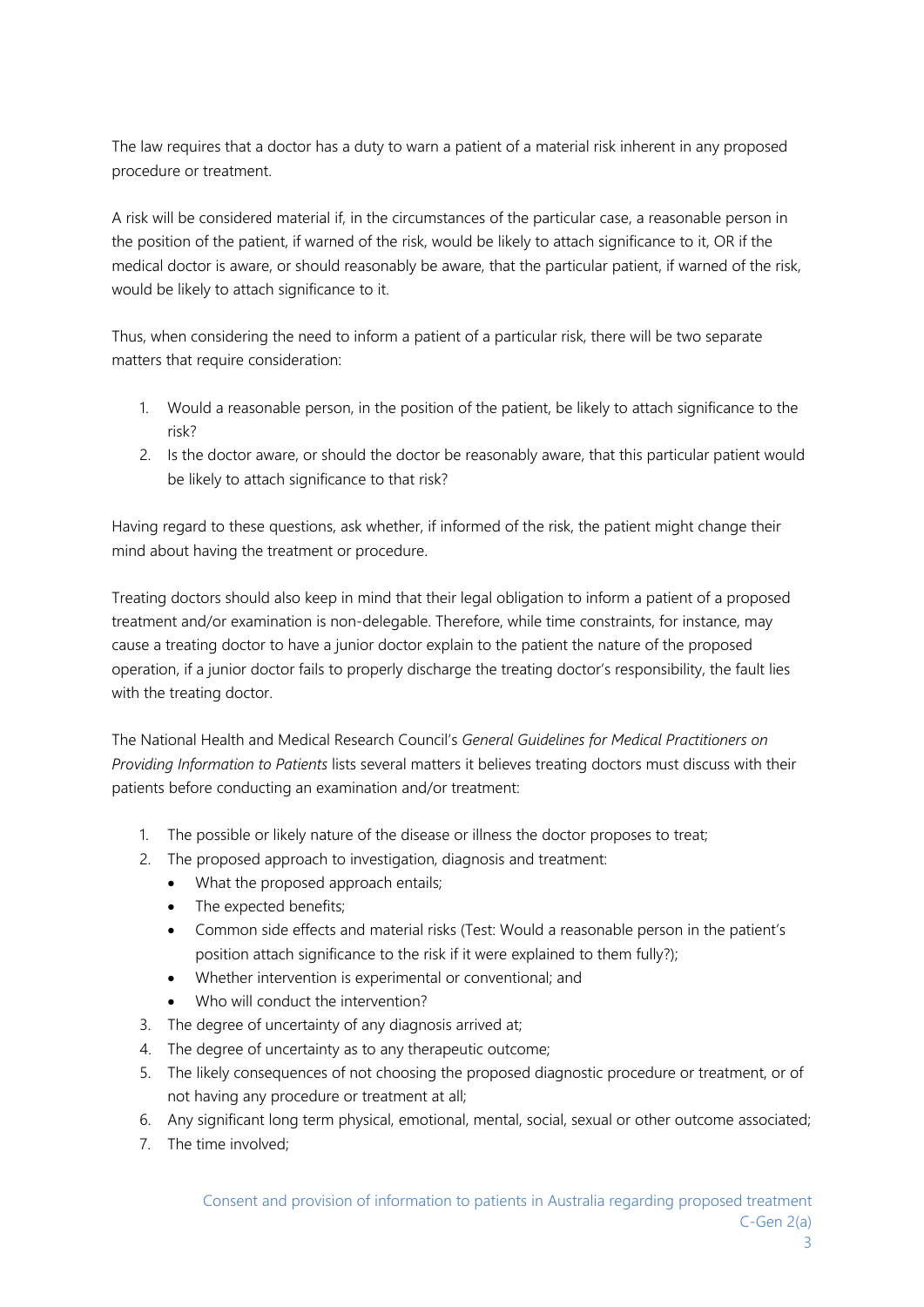8. The costs involved, including out of pocket costs (i.e. not just those covered by health insurance, if any).

The NHMRC also recommends that treating doctors encourage patients to ask questions about what is being proposed and the financial implications of undergoing the treatment. This not only includes the patient in the decision-making process, but also enables the treating doctor to gauge the patient's concerns and ascertain what the patient deems to be important. In obtaining consent for treatment, doctors have a duty to answer all patients' requests for information. Clear and precise written or audiovisual information can be used, but only to complement any information a doctor provides to a patient verbally.

It is also useful to note that while standard consent forms can be of some use, they are not a sufficient substitute for actual medical advice provided in a consultation between patient and treating doctor.

In some instances a patient may indicate that he or she does not wish to be fully informed about a proposed treatment. While the doctor is not required to burden a patient with unwanted information, the doctor is still obligated to explain the procedure to the patient (at least in broad terms), the alternatives to the treatment, the likelihood of a satisfactory outcome, and the more serious and common possible side effects or complications. Information should not be withheld from a patient unless the doctor believes that the patient's physical or mental health could be seriously harmed by provision of the information.

Doctors should also keep clear, contemporaneous notes of the advice and information with which they have provided a patient, including the specific risks that have been discussed and the provision of information or literature (if any). It may be that a reference to the advice given is needed in a letter to a referring doctor. Where appropriate, a note should be made of the fact that the patient has received written or other information in a set form.

## **4. Capacity to consent**

The consent of a patient who is not legally competent is not valid. The more obvious categories of legally incompetent patients are those who are intellectually disabled or unconscious. Doctors must assess the competence of each patient. If a patient is not competent to consent to treatment, the consent of a guardian, a person charged with the patient's medical treatment by power of attorney, or sometimes even a court must be obtained before the examination or treatment of the patient can proceed. If the doctor is unsure whether or not a patient is competent to consent to treatment, the doctor should seek a second opinion from a medical professional qualified to make a capacity assessment (for example, a neuropsychologist or psychiatrist) or seek legal advice (e.g. from his or her medical defence organisation).

In the case of an unconscious patient or an emergency situation where urgent treatment is needed to save life or avoid serious harm, the law recognises that full information cannot always be provided to the patient, and that it is not always possible to obtain consent. While it is also wise to consult family relatives (if possible) in such situations, doctors must always act in the best interests of the patient.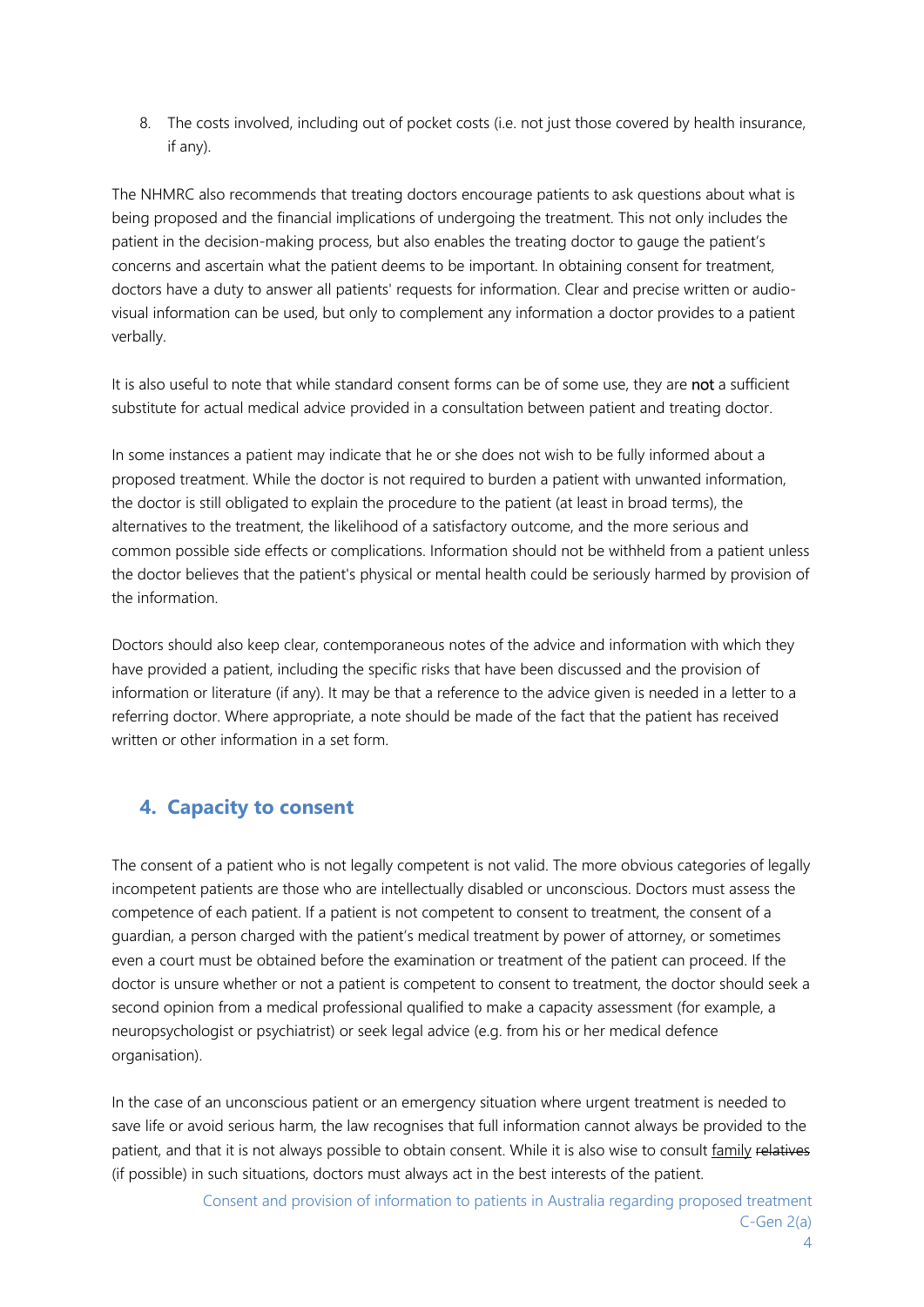# **5. Consent from children**

Where the patient is a child, and consent has not been obtained from both the child and the parent(s), complex issues as to consent arise. The obvious question is whether the child's consent is enough on its own. One school of thought is that a child may consent to medical treatment if the treating doctor is convinced:

- 1. That the child is sufficiently intelligent; and
- 2. That the child sufficiently comprehends:
	- What the doctor is proposing;
	- The nature of the treatment: and
	- The consequences and risks of the treatment.

In providing care to children, there are specific statutory requirements in some jurisdictions relating to consent to treatment and refusal of treatment. Doctors must be aware of the relevant requirements in their jurisdiction. The safest option is, whenever possible, to seek the consent of a parent or guardian, especially if a major intervention is proposed. Where this is not possible, doctors should seek a second opinion from a colleague and/or their medical defence organisation.

## **6. Obtaining consent from patients whose first language is not English**

When a patient's first language is not English, the medical practitioner must assess whether the patient has a sufficient understanding of the information provided to consent to the treatment (taking into consideration both the complexity of the issues and the patient's proficiency in English). If an interpreter is required, it is highly desirable that an independent, professionally qualified health interpreter assist, either in person or by telephone.

The Australian Government, through the *Translating and Interpreting Service National*, offers a free telephone interpreting service (131 450) to assist doctors in private practice providing Medicare-rebatable services to non-English speaking Australian citizens or permanent residents. It undertakes to provide interpreters in major community languages within three minutes.

If a professionally qualified interpreter is not available (or is not acceptable to the patient), assistance may be sought from family members or bilingual staff.

# **7. Consent while teaching and supervising**

Teaching, supervising and assessing other doctors, clinical staff and students is important for their development and for the care of patients. Creating opportunities for learning improves their clinical practice and nurtures the future workforce. Patients' permission should be obtained in advance if students or observers attend the consultation or participate in the patient's care. Particular attention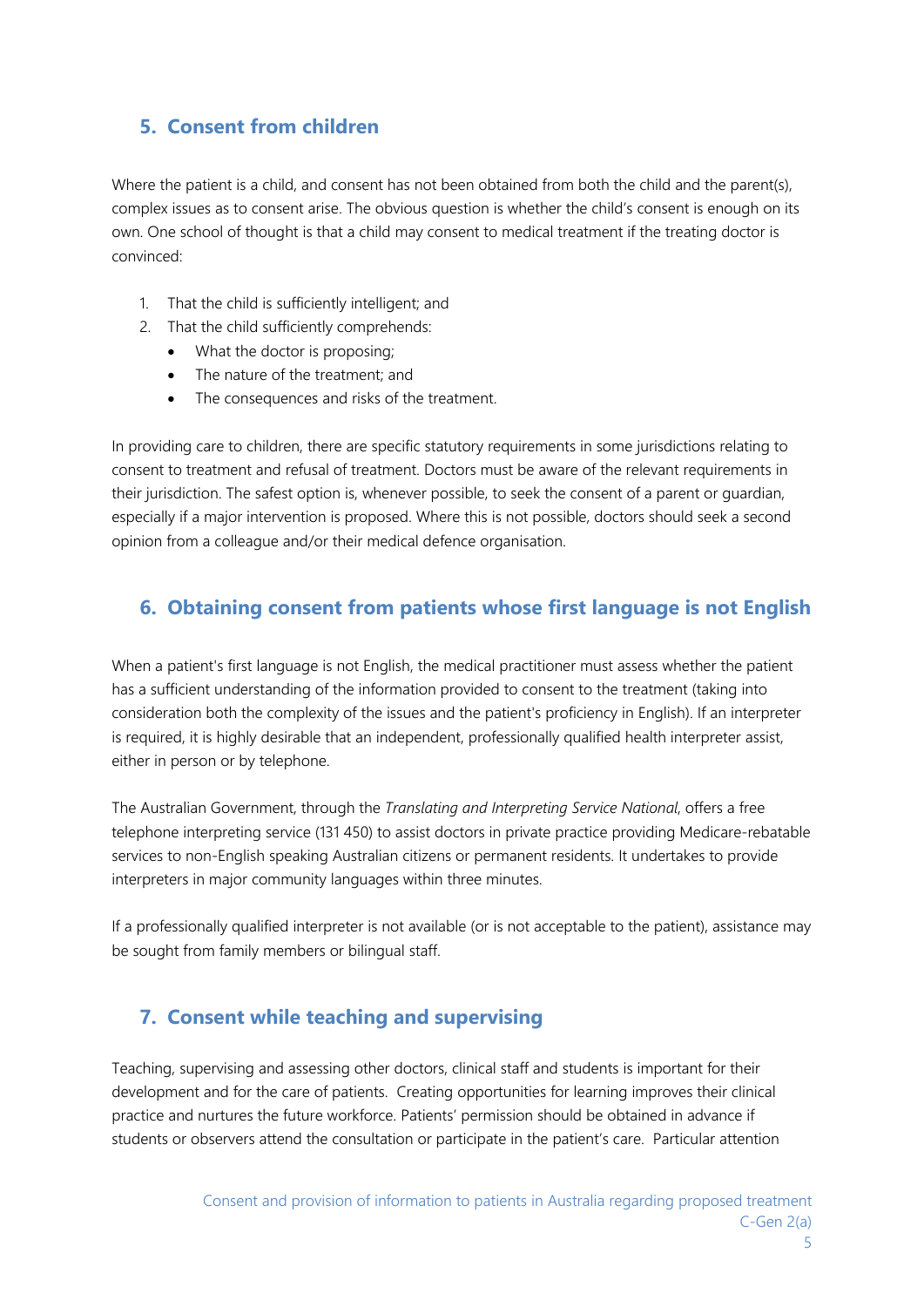should be given to situations where sensitive issues are discussed and explicit consent must be obtained for any intimate examination.

Good medical practice includes:

- Making the scope of the student's role in patient care clear to the student, to patients and to other members of the healthcare team.
- Informing your patients about the involvement of students and obtaining their consent for student participation while respecting their right not to consent. This should specifically include explaining:
	- o The status and clinical experience of those attending
	- o The role and involvement of those attending (such as whether they will be observing or participating in the care by taking a history or examining the patient)
	- o What is expected of those attending
	- o That at any point in time they have the right to refuse the involvement of those attending.

## **8. Demonstration procedures**

Where a Fellow is a visiting surgeon conducting a demonstration/ teaching session for peers on a patient of another practitioner, the visiting surgeon must still undertake a consultation covering the nature and teaching format for the surgery, and obtain written consent from the patient for the procedure. This is necessary even if the patient's treating specialist has already undertaken a consultation and obtained consent (as the treating specialist may not have been in a position to give full details of the demonstration surgery and possible complications).

Fellows are also referred to the College Statement (C-Gen 6) Guidelines for Visiting Surgeons Conducting Demonstration Sessions for additional information; see link below.

# **9. Links to other College statements**

Consent and provision of information to patients in New Zealand regarding proposed treatment (C-Gen 2b)

https://ranzcog.edu.au/RANZCOG\_SITE/media/RANZCOG-

MEDIA/Women%27s%20Health/Statement%20and%20guidelines/Clinical%20-%20General/Consentand-provision-of-information-NZ-(C-Gen-2b).pdf?ext=.pdf

Guidelines for visiting surgeons conducting demonstration sessions (C-Gen 06)

https://ranzcog.edu.au/RANZCOG\_SITE/media/RANZCOG-

MEDIA/Women%27s%20Health/Statement%20and%20guidelines/Clinical%20-%20General/Guidelinesfor-visiting-surgeons-conducting-demonstration-sessions-(C-Gen-6)-Mar-18.pdf?ext=.pdf

Evidence-based Medicine, Obstetrics and Gynaecology (C-Gen 15) https://www.ranzcog.edu.au/RANZCOG\_SITE/media/RANZCOG-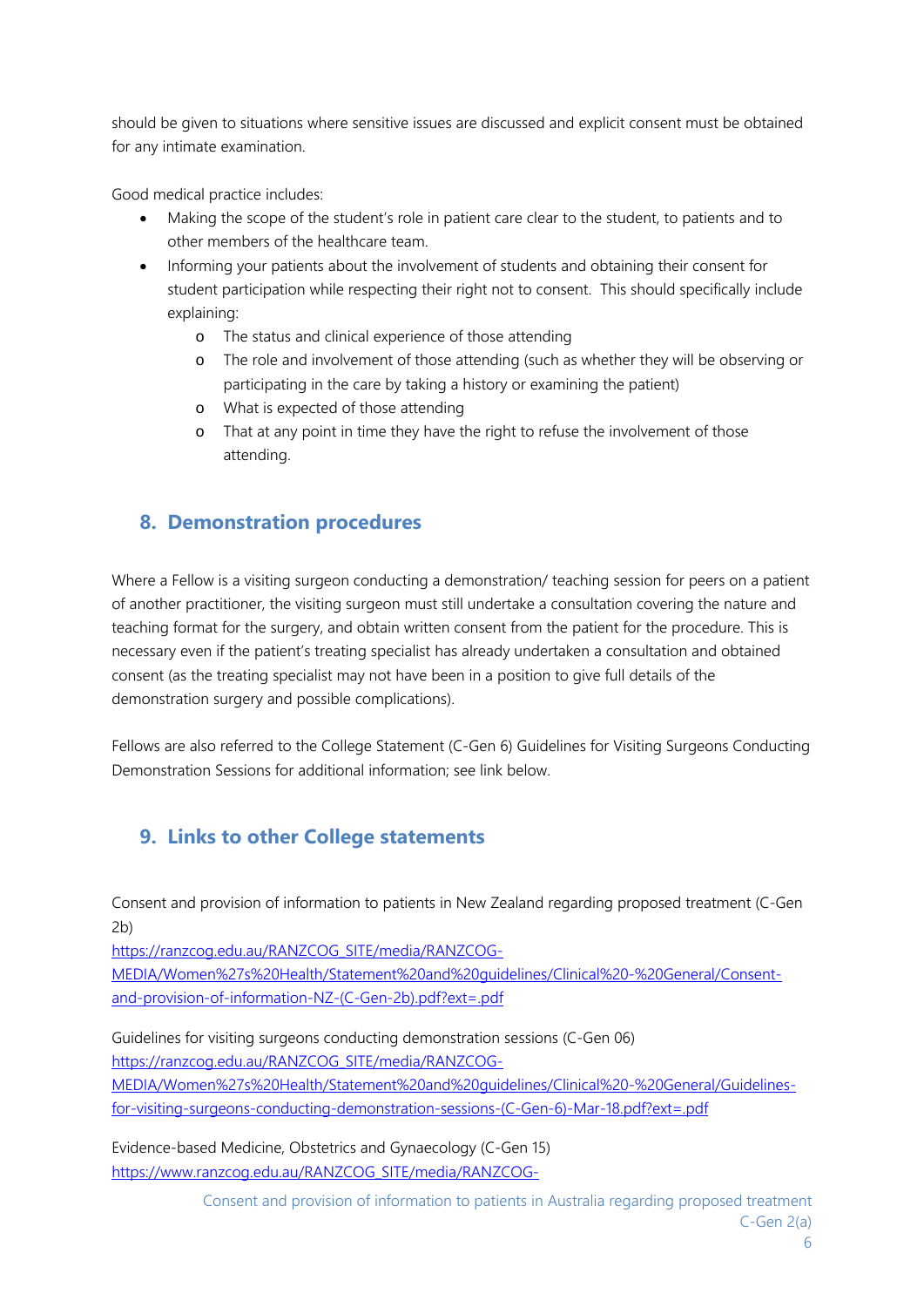MEDIA/Women%27s%20Health/Statement%20and%20guidelines/Clinical%20-%20General/Evidencebased-medicine,-Obstetrics-and-Gynaecology-(C-Gen-15)-Review-March-2016.pdf?ext=.pdf

# **11. Other suggested reading**

National Health and Medical Research Council. General Guidelines for Medical Practitioners on Providing Information to Patients. 2004. Available at: http://www.nhmrc.gov.au/\_files\_nhmrc/publications/attachments/e57.pdf

National Health and Medical Research Council. Communicating with Patients: Advice for Medical Practitioners. 2004. Available at: http://www.nhmrc.gov.au/\_files\_nhmrc/publications/attachments/e58.pdf

## **12. Links to services**

Doctors' Priority Line, Translating and Interpreting Service National – Telephone 131 450 or see: http://www.immi.gov.au/living-in-australia/help-with-english/help\_with\_translating/free-services.htm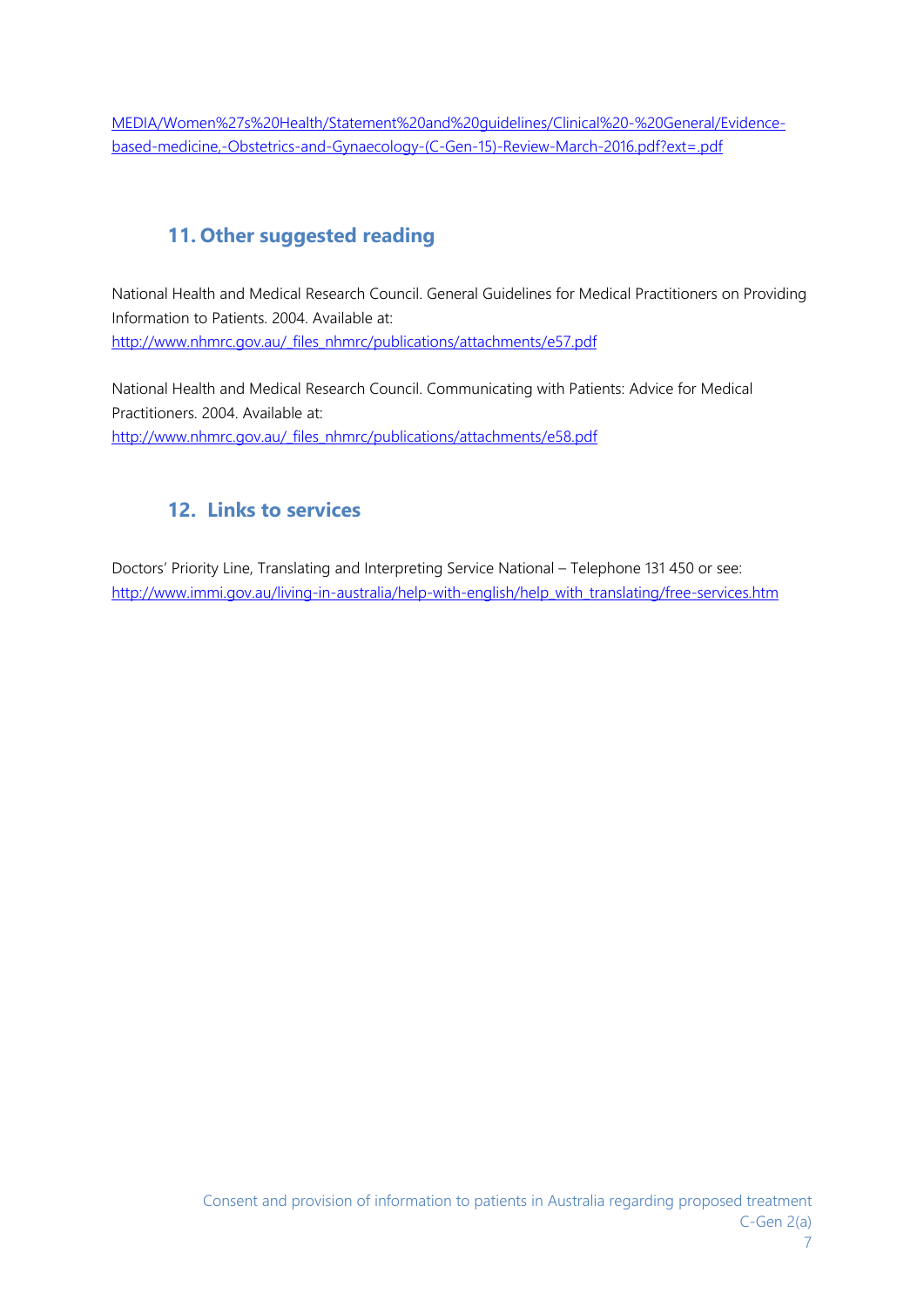## **Appendices**

#### Appendix A Women's Health Committee Membership

| <b>Name</b>                       | <b>Position on Committee</b>        |  |
|-----------------------------------|-------------------------------------|--|
| Professor Yee Leung               | Chair and Board Member              |  |
| Dr Gillian Gibson                 | Deputy Chair, Gynaecology           |  |
|                                   | Deputy Chair, Obstetrics and        |  |
| Dr Scott White                    | Subspecialties Representative       |  |
| Associate Professor Ian Pettigrew | Member and EAC Representative       |  |
| Dr Kristy Milward                 | Member and Councillor               |  |
| Dr Will Milford                   | Member and Councillor               |  |
| Dr Frank O'Keeffe                 | Member and Councillor               |  |
| Professor Steve Robson            | Member                              |  |
| Professor Sue Walker              | Member                              |  |
| Dr Roy Watson                     | Member and Councillor               |  |
| Dr Susan Fleming                  | Member and Councillor               |  |
| Dr Sue Belgrave                   | Member and Councillor               |  |
| Dr Marilyn Clarke                 | <b>ATSI Representative</b>          |  |
| Associate Professor Kirsten Black | Member                              |  |
| Dr Thangeswaran Rudra             | Member                              |  |
| Dr Nisha Khot                     | Member and SIMG Representative      |  |
| Dr Judith Gardiner                | Diplomate Representative            |  |
| Dr Angela Brown                   | Midwifery Representative, Australia |  |
|                                   | Midwifery Representative, New       |  |
| Ms Adrienne Priday                | Zealand                             |  |
| Ms Ann Jorgensen                  | Community Representative            |  |
| Dr Rebecca Mackenzie-Proctor      | Trainee Representative              |  |
| Dr Leigh Duncan                   | Maori Representative                |  |
|                                   | Co-opted member (ANZJOG             |  |
| Prof Caroline De Costa            | member)                             |  |
| Dr Christine Sammartino           | Observer                            |  |
|                                   |                                     |  |
|                                   |                                     |  |

#### Appendix B Overview of the development and review process for this statement

*i. Steps in developing and updating this statement* 

This statement was originally developed in September 1993 and was most recently reviewed in March 2020. The Women's Health Committee carried out the following steps in reviewing this statement:

Structured clinical questions were developed and agreed upon.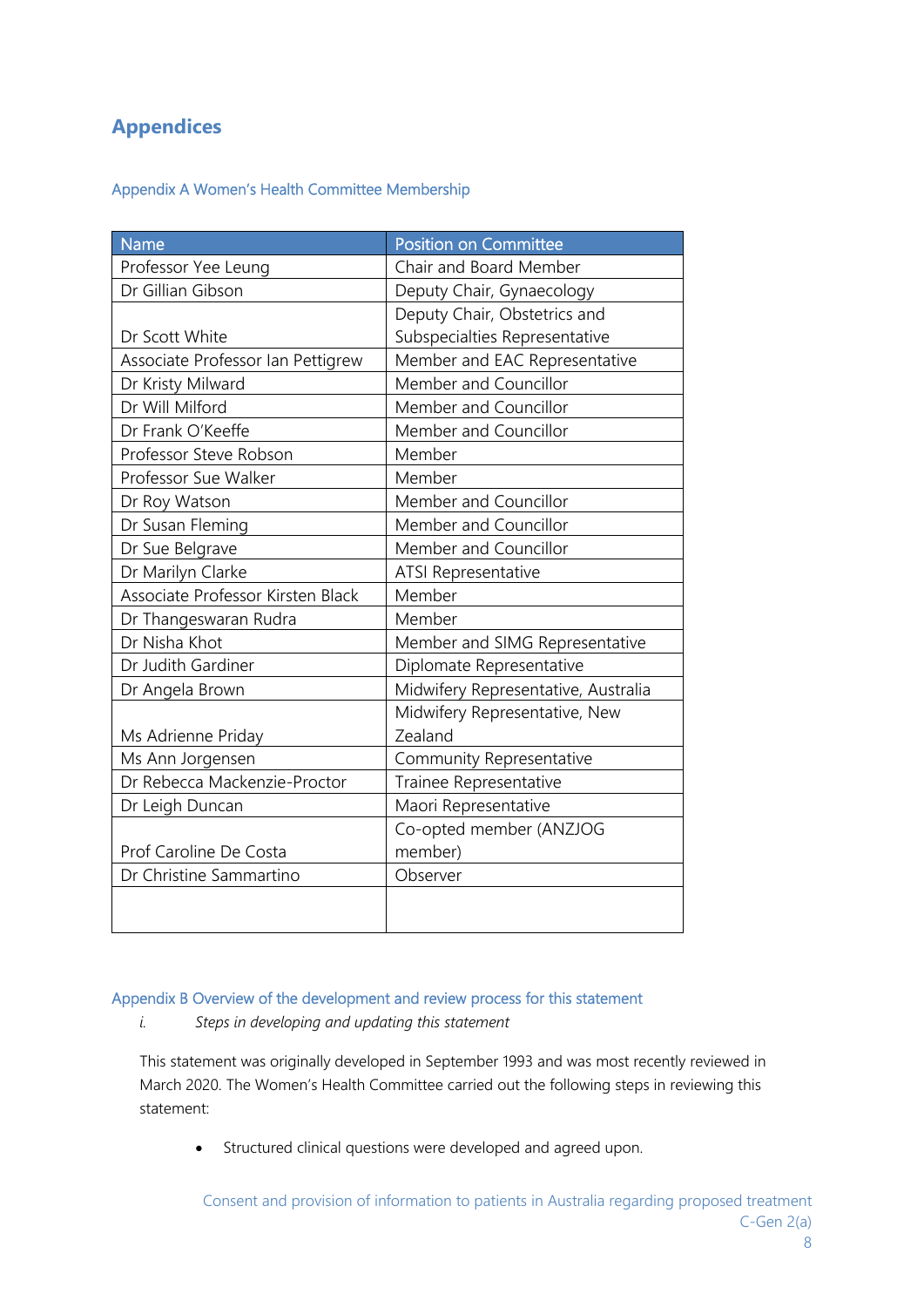- An updated literature search to answer the clinical questions was undertaken.
- At the March 2020 committee meeting, the existing consensus-based recommendations were reviewed and updated (where appropriate) based on the available body of evidence and clinical expertise. Recommendations were graded as set out below in Appendix A part ii).

#### *ii. Grading of recommendations*

Each recommendation in this College statement is given an overall grade as per the table below, based on the National Health and Medical Research Council (NHMRC) Levels of Evidence and Grades of Recommendations for Developers of Guidelines. Where no robust evidence was available but there was sufficient consensus within the Women's Health Committee, consensus-based recommendations were developed or existing ones updated and are identifiable as such. Consensusbased recommendations were agreed to by the entire committee. Good Practice Notes are highlighted throughout and provide practical guidance to facilitate implementation. These were also developed through consensus of the entire committee.

| Recommendation category |   | <b>Description</b>                                                                                             |
|-------------------------|---|----------------------------------------------------------------------------------------------------------------|
| Evidence-based          | A | Body of evidence can be trusted to quide practice                                                              |
|                         | B | Body of evidence can be trusted to quide practice in most<br>situations                                        |
|                         | C | Body of evidence provides some support for<br>recommendation(s) but care should be taken in its<br>application |
|                         | D | The body of evidence is weak and the recommendation<br>must be applied with caution                            |
| Consensus-based         |   | Recommendation based on clinical opinion and expertise<br>as insufficient evidence available                   |
| Good Practice Note      |   | Practical advice and information based on clinical opinion<br>and expertise                                    |

#### Appendix C Full Disclaimer

This information is intended to provide general advice to practitioners, and should not be relied on as a substitute for proper assessment with respect to the particular circumstances of each case and the needs of any patient.

This information has been prepared having regard to general circumstances. It is the responsibility of each practitioner to have regard to the particular circumstances of each case. Clinical management should be responsive to the needs of the individual patient and the particular circumstances of each case.